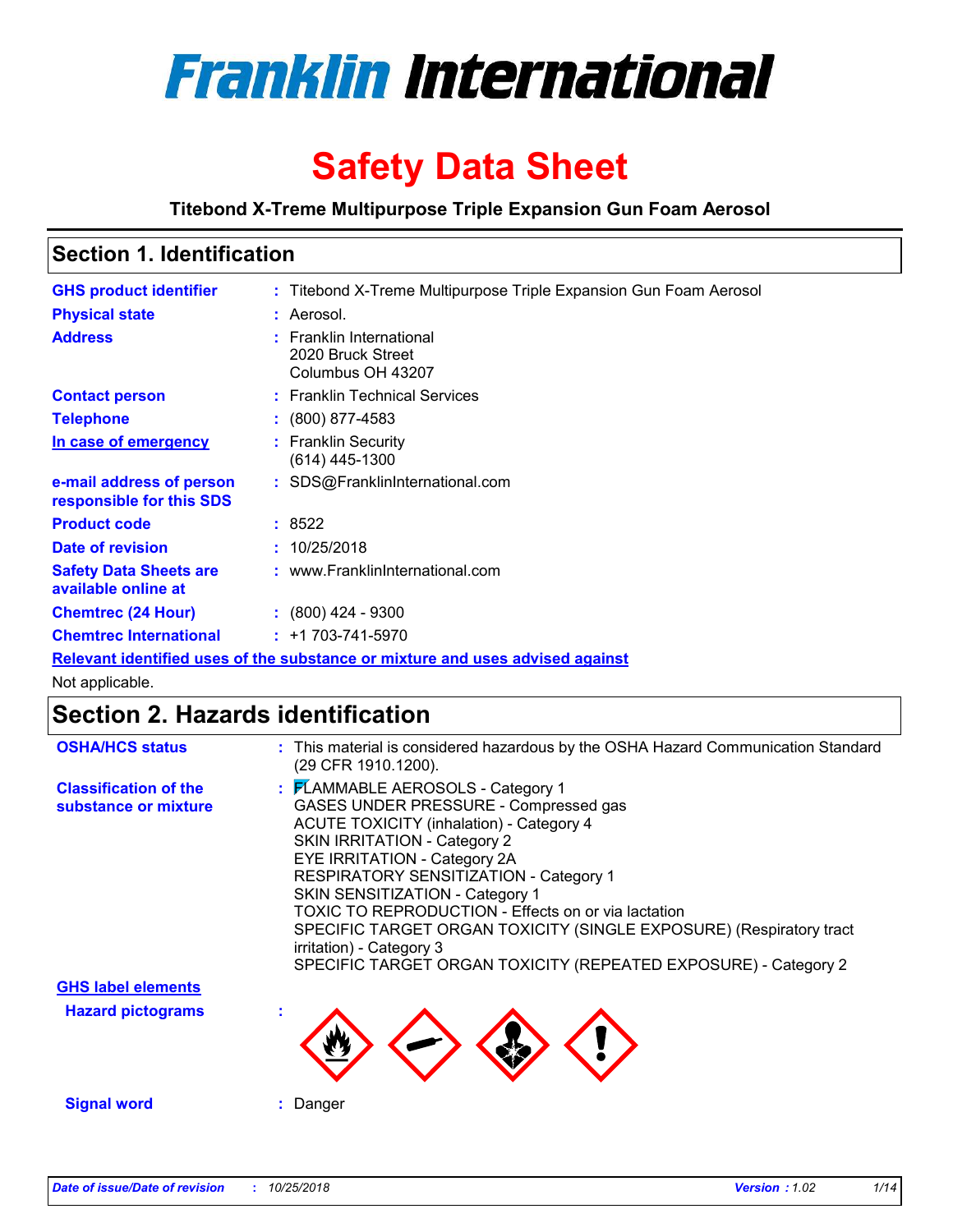## **Section 2. Hazards identification**

| <b>Hazard statements</b>                   | $\frac{1}{2}$ <b>Extremely flammable aerosol.</b><br>Contains gas under pressure; may explode if heated.<br>Causes skin irritation.<br>May cause an allergic skin reaction.<br>Causes serious eye irritation.<br>Harmful if inhaled.<br>May cause allergy or asthma symptoms or breathing difficulties if inhaled.<br>May cause respiratory irritation.<br>May cause harm to breast-fed children.<br>May cause damage to organs through prolonged or repeated exposure. (central<br>nervous system (CNS), lungs, skin) (dermal, inhalation)                                                                                                                                                 |
|--------------------------------------------|---------------------------------------------------------------------------------------------------------------------------------------------------------------------------------------------------------------------------------------------------------------------------------------------------------------------------------------------------------------------------------------------------------------------------------------------------------------------------------------------------------------------------------------------------------------------------------------------------------------------------------------------------------------------------------------------|
| <b>Precautionary statements</b>            |                                                                                                                                                                                                                                                                                                                                                                                                                                                                                                                                                                                                                                                                                             |
| <b>Prevention</b>                          | : Øbtain special instructions before use. Wear protective gloves. Wear eye or face<br>protection. Wear respiratory protection. Keep away from heat, hot surfaces, sparks,<br>open flames and other ignition sources. No smoking. Do not spray on an open flame or<br>other ignition source. Use only outdoors or in a well-ventilated area. Do not breathe<br>dust or mist. Avoid contact during pregnancy or while nursing. Do not eat, drink or<br>smoke when using this product. Wash thoroughly after handling. Pressurized container:<br>Do not pierce or burn, even after use.                                                                                                        |
| <b>Response</b>                            | <b>F</b> exposed or concerned: Get medical advice or attention. IF INHALED: Remove<br>person to fresh air and keep comfortable for breathing. Call a POISON CENTER or<br>doctor if you feel unwell. If experiencing respiratory symptoms: Call a POISON<br>CENTER or doctor. Take off contaminated clothing and wash it before reuse. Wash<br>contaminated clothing before reuse. IF ON SKIN: Wash with plenty of water. If skin<br>irritation occurs: Get medical advice or attention. IF IN EYES: Rinse cautiously with<br>water for several minutes. Remove contact lenses, if present and easy to do. Continue<br>rinsing. If eye irritation persists: Get medical advice or attention. |
| <b>Storage</b>                             | Store locked up. Protect from sunlight. Do not expose to temperatures exceeding 50<br>°C/122 °F. Store in a well-ventilated place. Keep container tightly closed.                                                                                                                                                                                                                                                                                                                                                                                                                                                                                                                           |
| <b>Disposal</b>                            | Dispose of contents and container in accordance with all local, regional, national and<br>international regulations.                                                                                                                                                                                                                                                                                                                                                                                                                                                                                                                                                                        |
| <b>Hazards not otherwise</b><br>classified | : None known.                                                                                                                                                                                                                                                                                                                                                                                                                                                                                                                                                                                                                                                                               |

## **Section 3. Composition/information on ingredients**

| <b>Substance/mixture</b><br>Mixture                                                                  |               |                       |
|------------------------------------------------------------------------------------------------------|---------------|-----------------------|
| Ingredient name                                                                                      | $\frac{9}{6}$ | <b>CAS number</b>     |
| $\frac{1}{4}$ ,4'-methylenediphenyl diisocyanate<br>Isocyanic acid, polymethylenepolyphenylene ester | l≤10<br>≤10   | 101-68-8<br>9016-87-9 |

Any concentration shown as a range is to protect confidentiality or is due to batch variation.

**There are no additional ingredients present which, within the current knowledge of the supplier and in the concentrations applicable, are classified as hazardous to health or the environment and hence require reporting in this section.**

**Occupational exposure limits, if available, are listed in Section 8.**

### **Section 4. First aid measures**

### **Description of necessary first aid measures**

**Eye contact :**

: Immediately flush eyes with plenty of water, occasionally lifting the upper and lower eyelids. Check for and remove any contact lenses. Continue to rinse for at least 10 minutes. Get medical attention.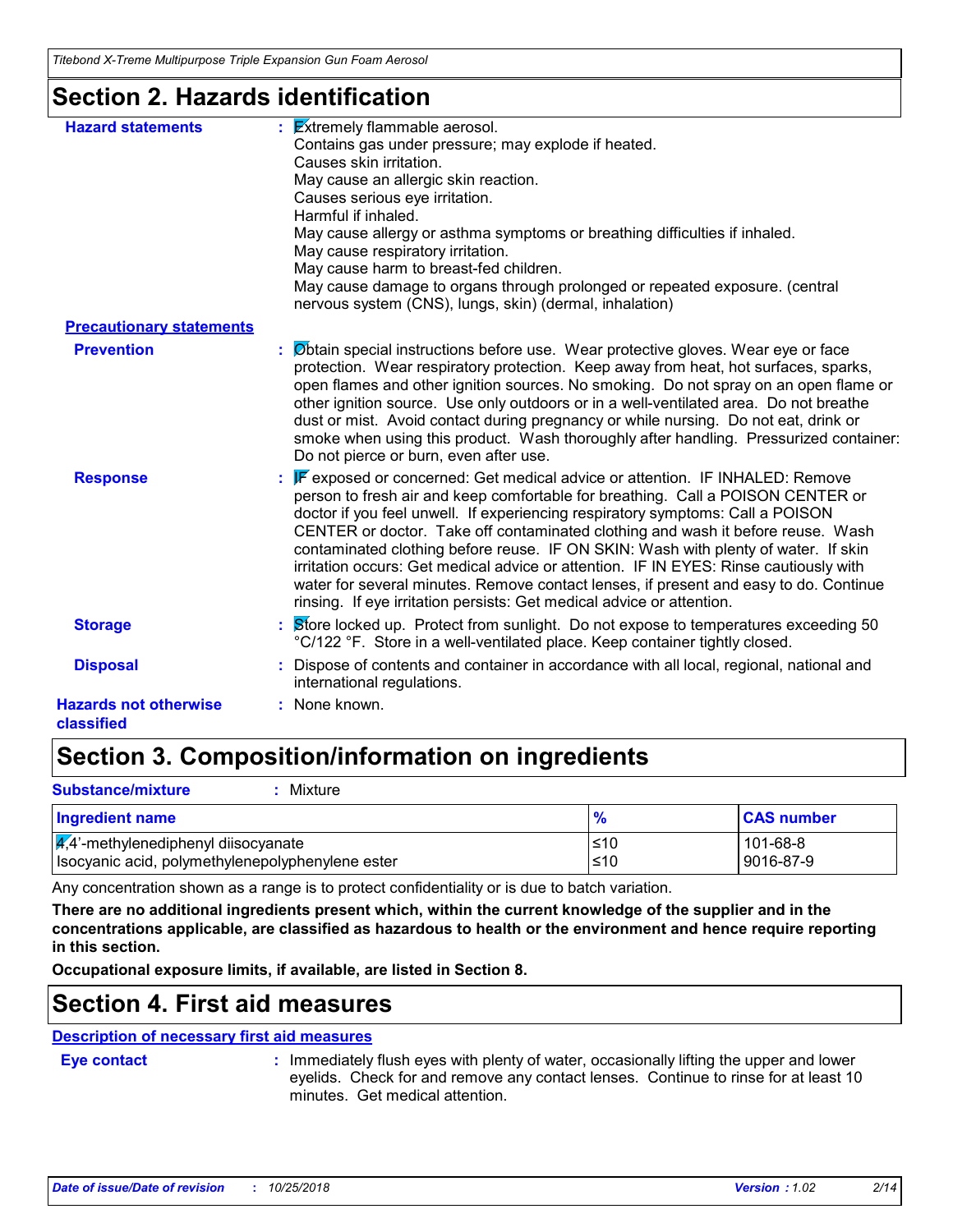# **Section 4. First aid measures**

| <b>Inhalation</b>                     | : Remove victim to fresh air and keep at rest in a position comfortable for breathing. If it<br>is suspected that fumes are still present, the rescuer should wear an appropriate mask<br>or self-contained breathing apparatus. If not breathing, if breathing is irregular or if<br>respiratory arrest occurs, provide artificial respiration or oxygen by trained personnel. It<br>may be dangerous to the person providing aid to give mouth-to-mouth resuscitation.<br>Get medical attention. If necessary, call a poison center or physician. If unconscious,<br>place in recovery position and get medical attention immediately. Maintain an open<br>airway. Loosen tight clothing such as a collar, tie, belt or waistband. In case of<br>inhalation of decomposition products in a fire, symptoms may be delayed. The exposed<br>person may need to be kept under medical surveillance for 48 hours. In the event of<br>any complaints or symptoms, avoid further exposure. |
|---------------------------------------|---------------------------------------------------------------------------------------------------------------------------------------------------------------------------------------------------------------------------------------------------------------------------------------------------------------------------------------------------------------------------------------------------------------------------------------------------------------------------------------------------------------------------------------------------------------------------------------------------------------------------------------------------------------------------------------------------------------------------------------------------------------------------------------------------------------------------------------------------------------------------------------------------------------------------------------------------------------------------------------|
| <b>Skin contact</b>                   | : Wash with plenty of soap and water. Remove contaminated clothing and shoes. Wash<br>contaminated clothing thoroughly with water before removing it, or wear gloves.<br>Continue to rinse for at least 10 minutes. Get medical attention. In the event of any<br>complaints or symptoms, avoid further exposure. Wash clothing before reuse. Clean<br>shoes thoroughly before reuse.                                                                                                                                                                                                                                                                                                                                                                                                                                                                                                                                                                                                 |
| <b>Ingestion</b>                      | : Wash out mouth with water. Remove dentures if any. Remove victim to fresh air and<br>keep at rest in a position comfortable for breathing. If material has been swallowed and<br>the exposed person is conscious, give small quantities of water to drink. Stop if the<br>exposed person feels sick as vomiting may be dangerous. Do not induce vomiting<br>unless directed to do so by medical personnel. If vomiting occurs, the head should be<br>kept low so that vomit does not enter the lungs. Get medical attention following<br>exposure or if feeling unwell. Never give anything by mouth to an unconscious person.<br>If unconscious, place in recovery position and get medical attention immediately.<br>Maintain an open airway. Loosen tight clothing such as a collar, tie, belt or waistband.                                                                                                                                                                     |
|                                       | Most important symptoms/effects, acute and delayed                                                                                                                                                                                                                                                                                                                                                                                                                                                                                                                                                                                                                                                                                                                                                                                                                                                                                                                                    |
| <b>Potential acute health effects</b> |                                                                                                                                                                                                                                                                                                                                                                                                                                                                                                                                                                                                                                                                                                                                                                                                                                                                                                                                                                                       |
| <b>Eye contact</b>                    | : Causes serious eye irritation.                                                                                                                                                                                                                                                                                                                                                                                                                                                                                                                                                                                                                                                                                                                                                                                                                                                                                                                                                      |
| <b>Inhalation</b>                     | : Harmful if inhaled. May cause respiratory irritation. May cause allergy or asthma<br>symptoms or breathing difficulties if inhaled.                                                                                                                                                                                                                                                                                                                                                                                                                                                                                                                                                                                                                                                                                                                                                                                                                                                 |
| <b>Skin contact</b>                   | : Causes skin irritation. May cause an allergic skin reaction.                                                                                                                                                                                                                                                                                                                                                                                                                                                                                                                                                                                                                                                                                                                                                                                                                                                                                                                        |
| <b>Ingestion</b>                      | : No known significant effects or critical hazards.                                                                                                                                                                                                                                                                                                                                                                                                                                                                                                                                                                                                                                                                                                                                                                                                                                                                                                                                   |
| <b>Over-exposure signs/symptoms</b>   |                                                                                                                                                                                                                                                                                                                                                                                                                                                                                                                                                                                                                                                                                                                                                                                                                                                                                                                                                                                       |
| <b>Eye contact</b>                    | : Adverse symptoms may include the following:<br>pain or irritation<br>watering<br>redness                                                                                                                                                                                                                                                                                                                                                                                                                                                                                                                                                                                                                                                                                                                                                                                                                                                                                            |
| <b>Inhalation</b>                     | : Adverse symptoms may include the following:<br>respiratory tract irritation<br>coughing<br>wheezing and breathing difficulties<br>asthma<br>reduced fetal weight<br>increase in fetal deaths<br>skeletal malformations                                                                                                                                                                                                                                                                                                                                                                                                                                                                                                                                                                                                                                                                                                                                                              |
| <b>Skin contact</b>                   | : Adverse symptoms may include the following:<br>irritation<br>redness<br>reduced fetal weight<br>increase in fetal deaths<br>skeletal malformations                                                                                                                                                                                                                                                                                                                                                                                                                                                                                                                                                                                                                                                                                                                                                                                                                                  |
| <b>Ingestion</b>                      | : Adverse symptoms may include the following:<br>reduced fetal weight<br>increase in fetal deaths<br>skeletal malformations                                                                                                                                                                                                                                                                                                                                                                                                                                                                                                                                                                                                                                                                                                                                                                                                                                                           |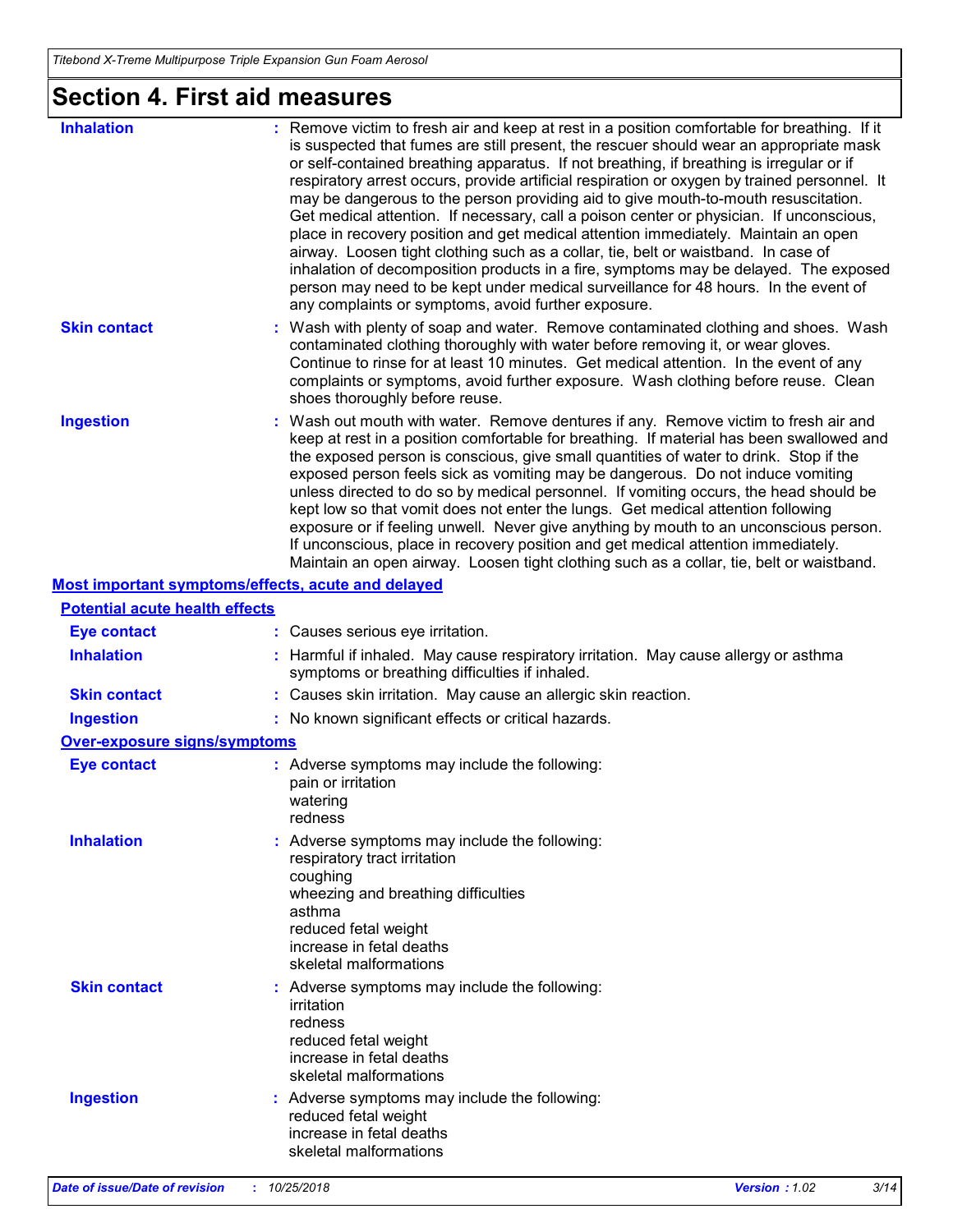## **Section 4. First aid measures**

|                                   | Indication of immediate medical attention and special treatment needed, if necessary                                                                                                                                                                                                                                                                                                                            |
|-----------------------------------|-----------------------------------------------------------------------------------------------------------------------------------------------------------------------------------------------------------------------------------------------------------------------------------------------------------------------------------------------------------------------------------------------------------------|
| <b>Notes to physician</b>         | : In case of inhalation of decomposition products in a fire, symptoms may be delayed.<br>The exposed person may need to be kept under medical surveillance for 48 hours.                                                                                                                                                                                                                                        |
| <b>Specific treatments</b>        | : No specific treatment.                                                                                                                                                                                                                                                                                                                                                                                        |
| <b>Protection of first-aiders</b> | : No action shall be taken involving any personal risk or without suitable training. If it is<br>suspected that fumes are still present, the rescuer should wear an appropriate mask or<br>self-contained breathing apparatus. It may be dangerous to the person providing aid to<br>give mouth-to-mouth resuscitation. Wash contaminated clothing thoroughly with water<br>before removing it, or wear gloves. |

**See toxicological information (Section 11)**

#### **Section 5. Fire-fighting measures Specific hazards arising from the chemical** Extremely flammable aerosol. Runoff to sewer may create fire or explosion hazard. In **:** a fire or if heated, a pressure increase will occur and the container may burst, with the risk of a subsequent explosion. Gas may accumulate in low or confined areas or travel a considerable distance to a source of ignition and flash back, causing fire or explosion. Bursting aerosol containers may be propelled from a fire at high speed. Use an extinguishing agent suitable for the surrounding fire. **: Extinguishing media :** None known. **Suitable extinguishing media Unsuitable extinguishing media**

| <b>Hazardous thermal</b><br>decomposition products       | Decomposition products may include the following materials:<br>carbon dioxide<br>carbon monoxide<br>nitrogen oxides                                                                                                                                                                                                           |
|----------------------------------------------------------|-------------------------------------------------------------------------------------------------------------------------------------------------------------------------------------------------------------------------------------------------------------------------------------------------------------------------------|
| <b>Special protective actions</b><br>for fire-fighters   | : Promptly isolate the scene by removing all persons from the vicinity of the incident if<br>there is a fire. No action shall be taken involving any personal risk or without suitable<br>training. Move containers from fire area if this can be done without risk. Use water<br>spray to keep fire-exposed containers cool. |
| <b>Special protective</b><br>equipment for fire-fighters | : Fire-fighters should wear appropriate protective equipment and self-contained breathing<br>apparatus (SCBA) with a full face-piece operated in positive pressure mode.                                                                                                                                                      |

## **Section 6. Accidental release measures**

### **Personal precautions, protective equipment and emergency procedures**

**Remark :** CONTENTS UNDER PRESSURE. May explode when heated.

| For non-emergency<br>personnel                               | : No action shall be taken involving any personal risk or without suitable training.<br>Evacuate surrounding areas. Keep unnecessary and unprotected personnel from<br>entering. In the case of aerosols being ruptured, care should be taken due to the rapid<br>escape of the pressurized contents and propellant. If a large number of containers are<br>ruptured, treat as a bulk material spillage according to the instructions in the clean-up<br>section. Do not touch or walk through spilled material. Shut off all ignition sources. No<br>flares, smoking or flames in hazard area. Avoid breathing vapor or mist. Provide<br>adequate ventilation. Wear appropriate respirator when ventilation is inadequate. Put<br>on appropriate personal protective equipment. |
|--------------------------------------------------------------|----------------------------------------------------------------------------------------------------------------------------------------------------------------------------------------------------------------------------------------------------------------------------------------------------------------------------------------------------------------------------------------------------------------------------------------------------------------------------------------------------------------------------------------------------------------------------------------------------------------------------------------------------------------------------------------------------------------------------------------------------------------------------------|
| For emergency responders                                     | : If specialized clothing is required to deal with the spillage, take note of any information in<br>Section 8 on suitable and unsuitable materials. See also the information in "For non-<br>emergency personnel".                                                                                                                                                                                                                                                                                                                                                                                                                                                                                                                                                               |
| <b>Environmental precautions</b>                             | : Avoid dispersal of spilled material and runoff and contact with soil, waterways, drains<br>and sewers. Inform the relevant authorities if the product has caused environmental<br>pollution (sewers, waterways, soil or air).                                                                                                                                                                                                                                                                                                                                                                                                                                                                                                                                                  |
| <b>Methods and materials for containment and cleaning up</b> |                                                                                                                                                                                                                                                                                                                                                                                                                                                                                                                                                                                                                                                                                                                                                                                  |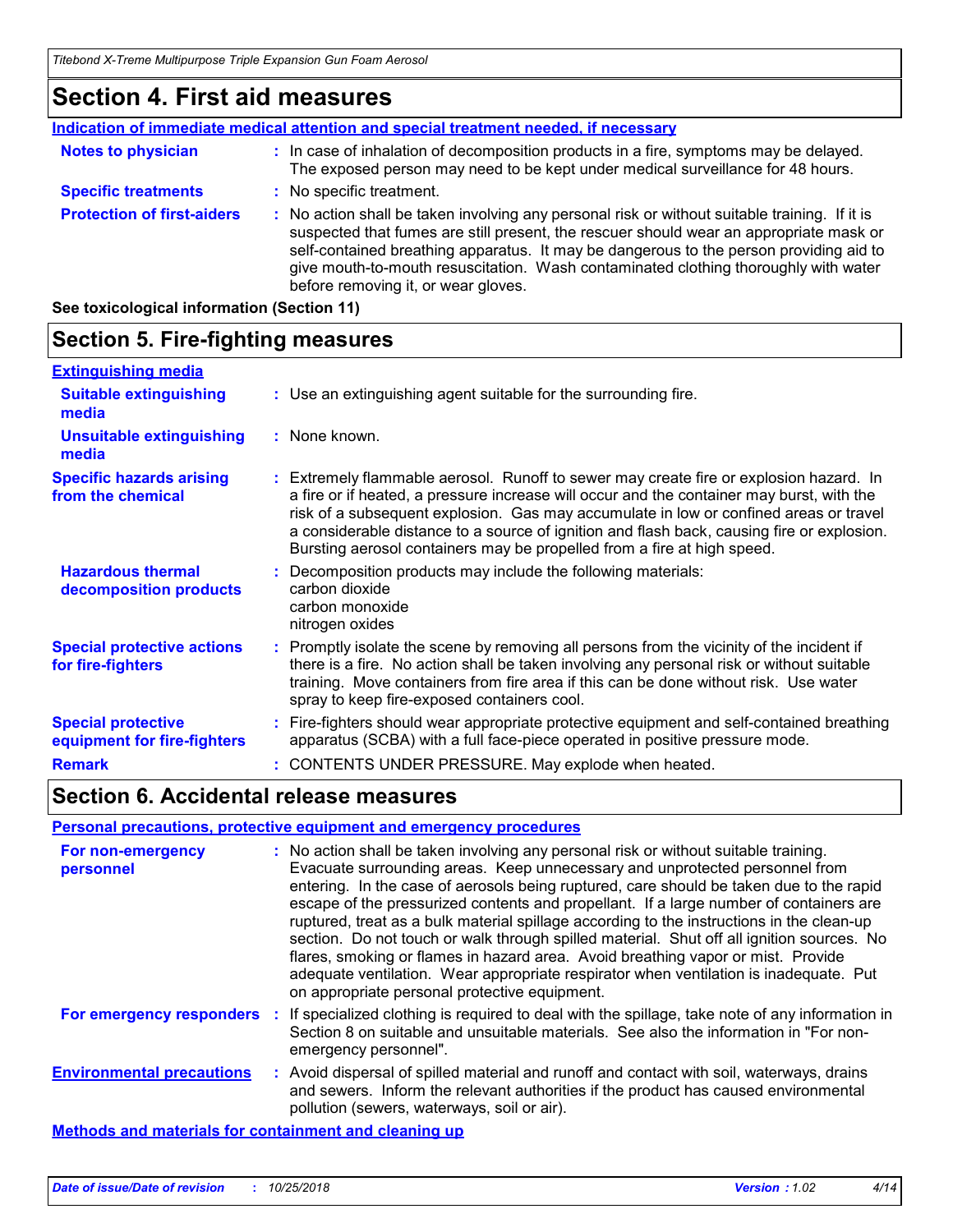| <b>Section 6. Accidental release measures</b> |                                                                                                                                                                                                                                                                                                                                                                                                                                                                                                                                                                                                                                                                                                                                                                      |  |
|-----------------------------------------------|----------------------------------------------------------------------------------------------------------------------------------------------------------------------------------------------------------------------------------------------------------------------------------------------------------------------------------------------------------------------------------------------------------------------------------------------------------------------------------------------------------------------------------------------------------------------------------------------------------------------------------------------------------------------------------------------------------------------------------------------------------------------|--|
| <b>Small spill</b>                            | : Stop leak if without risk. Move containers from spill area. Use spark-proof tools and<br>explosion-proof equipment. Dilute with water and mop up if water-soluble. Alternatively,<br>or if water-insoluble, absorb with an inert dry material and place in an appropriate waste<br>disposal container. Dispose of via a licensed waste disposal contractor.                                                                                                                                                                                                                                                                                                                                                                                                        |  |
| <b>Large spill</b>                            | : Stop leak if without risk. Move containers from spill area. Use spark-proof tools and<br>explosion-proof equipment. Approach release from upwind. Prevent entry into sewers,<br>water courses, basements or confined areas. Wash spillages into an effluent treatment<br>plant or proceed as follows. Contain and collect spillage with non-combustible,<br>absorbent material e.g. sand, earth, vermiculite or diatomaceous earth and place in<br>container for disposal according to local regulations (see Section 13). Dispose of via a<br>licensed waste disposal contractor. Contaminated absorbent material may pose the<br>same hazard as the spilled product. Note: see Section 1 for emergency contact<br>information and Section 13 for waste disposal. |  |

## **Section 7. Handling and storage**

### **Precautions for safe handling**

| <b>Protective measures</b>                                                       | : Put on appropriate personal protective equipment (see Section 8). Persons with a<br>history of skin sensitization problems or asthma, allergies or chronic or recurrent<br>respiratory disease should not be employed in any process in which this product is used.<br>Pressurized container: protect from sunlight and do not expose to temperatures<br>exceeding 50°C. Do not pierce or burn, even after use. Avoid exposure - obtain special<br>instructions before use. Avoid contact during pregnancy or while nursing. Do not get in<br>eyes or on skin or clothing. Do not breathe vapor or mist. Do not ingest. Avoid<br>breathing gas. Use only with adequate ventilation. Wear appropriate respirator when<br>ventilation is inadequate. Store and use away from heat, sparks, open flame or any<br>other ignition source. Use explosion-proof electrical (ventilating, lighting and material<br>handling) equipment. Use only non-sparking tools. Empty containers retain product<br>residue and can be hazardous. |
|----------------------------------------------------------------------------------|---------------------------------------------------------------------------------------------------------------------------------------------------------------------------------------------------------------------------------------------------------------------------------------------------------------------------------------------------------------------------------------------------------------------------------------------------------------------------------------------------------------------------------------------------------------------------------------------------------------------------------------------------------------------------------------------------------------------------------------------------------------------------------------------------------------------------------------------------------------------------------------------------------------------------------------------------------------------------------------------------------------------------------|
| <b>Advice on general</b><br>occupational hygiene                                 | : Eating, drinking and smoking should be prohibited in areas where this material is<br>handled, stored and processed. Workers should wash hands and face before eating,<br>drinking and smoking. Remove contaminated clothing and protective equipment before<br>entering eating areas. See also Section 8 for additional information on hygiene<br>measures.                                                                                                                                                                                                                                                                                                                                                                                                                                                                                                                                                                                                                                                                   |
| <b>Conditions for safe storage,</b><br>including any<br><b>incompatibilities</b> | : Store between the following temperatures: 18 to $27^{\circ}$ C (64.4 to 80.6°F). Store in<br>accordance with local regulations. Store away from direct sunlight in a dry, cool and<br>well-ventilated area, away from incompatible materials (see Section 10) and food and<br>drink. Protect from sunlight. Store locked up. Eliminate all ignition sources. Use<br>appropriate containment to avoid environmental contamination. See Section 10 for<br>incompatible materials before handling or use.                                                                                                                                                                                                                                                                                                                                                                                                                                                                                                                        |

## **Section 8. Exposure controls/personal protection**

### **Control parameters**

### **Occupational exposure limits**

| <b>Ingredient name</b>                 | <b>Exposure limits</b>                                                                                                                                                                                                                                                                                                                                                             |
|----------------------------------------|------------------------------------------------------------------------------------------------------------------------------------------------------------------------------------------------------------------------------------------------------------------------------------------------------------------------------------------------------------------------------------|
| $4.4$ '-methylenediphenyl diisocyanate | ACGIH TLV (United States, 3/2020).<br>TWA: 0.005 ppm 8 hours.<br>OSHA PEL 1989 (United States, 3/1989).<br>CEIL: 0.02 ppm<br>CEIL: 0.2 mg/m <sup>3</sup><br>NIOSH REL (United States, 10/2016).<br>TWA: 0.05 mg/m <sup>3</sup> 10 hours.<br>TWA: 0.005 ppm 10 hours.<br>CEIL: 0.2 mg/m <sup>3</sup> 10 minutes.<br>CEIL: 0.02 ppm 10 minutes.<br>OSHA PEL (United States, 5/2018). |
|                                        |                                                                                                                                                                                                                                                                                                                                                                                    |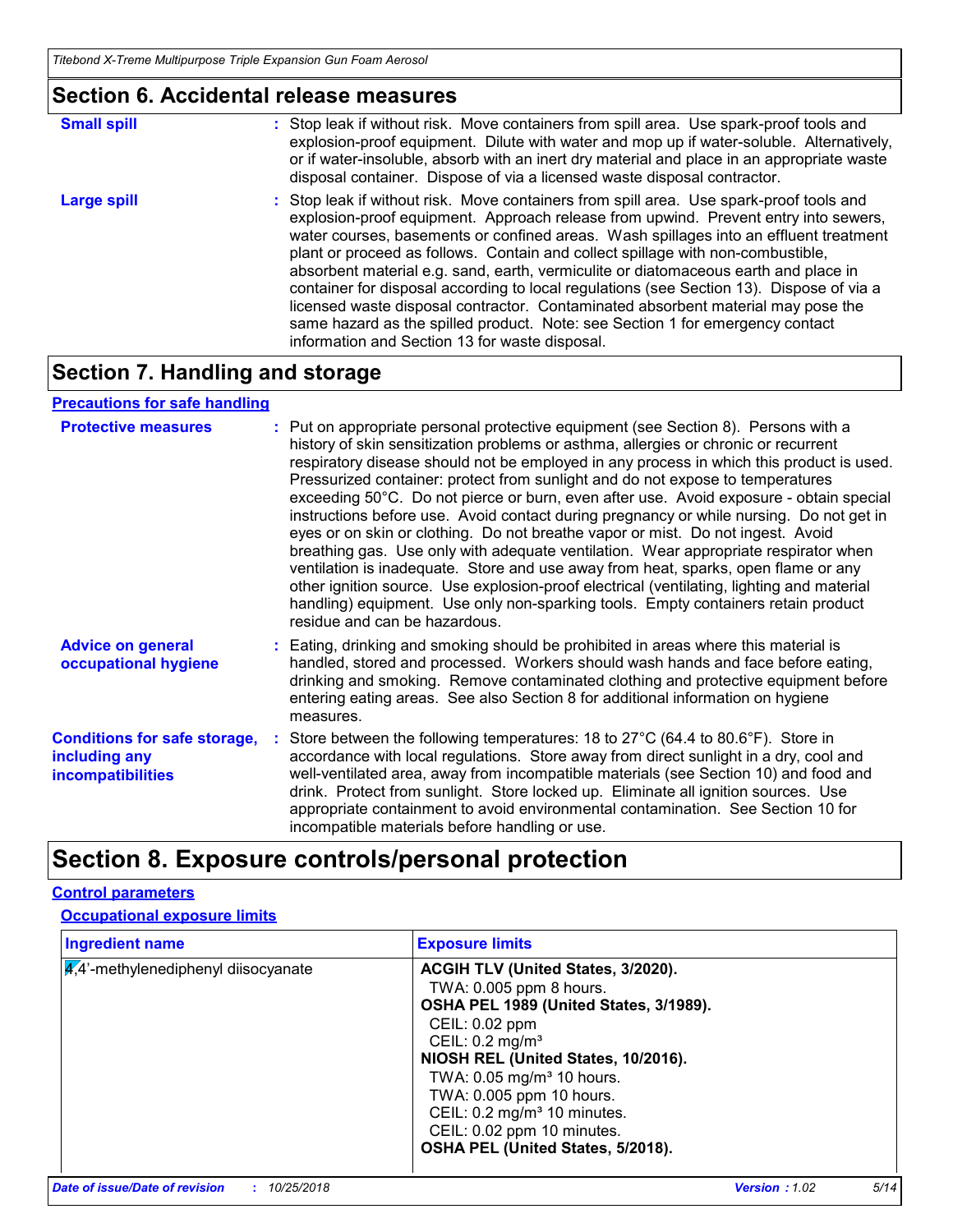## **Section 8. Exposure controls/personal protection**

|                                                   | CEIL: 0.02 ppm<br>CEIL: 0.2 mg/m <sup>3</sup>                                                                                                                                                                                                                                                                                                                                                                                                                                                                                                                                                                                                                     |
|---------------------------------------------------|-------------------------------------------------------------------------------------------------------------------------------------------------------------------------------------------------------------------------------------------------------------------------------------------------------------------------------------------------------------------------------------------------------------------------------------------------------------------------------------------------------------------------------------------------------------------------------------------------------------------------------------------------------------------|
| Isocyanic acid, polymethylenepolyphenylene ester  | None.                                                                                                                                                                                                                                                                                                                                                                                                                                                                                                                                                                                                                                                             |
| <b>Appropriate engineering</b><br><b>controls</b> | : Use only with adequate ventilation. Use process enclosures, local exhaust ventilation or<br>other engineering controls to keep worker exposure to airborne contaminants below any<br>recommended or statutory limits. The engineering controls also need to keep gas,<br>vapor or dust concentrations below any lower explosive limits. Use explosion-proof<br>ventilation equipment.                                                                                                                                                                                                                                                                           |
| <b>Environmental exposure</b><br><b>controls</b>  | Emissions from ventilation or work process equipment should be checked to ensure<br>they comply with the requirements of environmental protection legislation. In some<br>cases, fume scrubbers, filters or engineering modifications to the process equipment<br>will be necessary to reduce emissions to acceptable levels.                                                                                                                                                                                                                                                                                                                                     |
| <b>Individual protection measures</b>             |                                                                                                                                                                                                                                                                                                                                                                                                                                                                                                                                                                                                                                                                   |
| <b>Hygiene measures</b>                           | : Wash hands, forearms and face thoroughly after handling chemical products, before<br>eating, smoking and using the lavatory and at the end of the working period.<br>Appropriate techniques should be used to remove potentially contaminated clothing.<br>Contaminated work clothing should not be allowed out of the workplace. Wash<br>contaminated clothing before reusing. Ensure that eyewash stations and safety<br>showers are close to the workstation location.                                                                                                                                                                                       |
| <b>Eye/face protection</b>                        | Safety eyewear complying with an approved standard should be used when a risk<br>assessment indicates this is necessary to avoid exposure to liquid splashes, mists,<br>gases or dusts. If contact is possible, the following protection should be worn, unless<br>the assessment indicates a higher degree of protection: chemical splash goggles.                                                                                                                                                                                                                                                                                                               |
| <b>Skin protection</b>                            |                                                                                                                                                                                                                                                                                                                                                                                                                                                                                                                                                                                                                                                                   |
| <b>Hand protection</b>                            | : Chemical-resistant, impervious gloves complying with an approved standard should be<br>worn at all times when handling chemical products if a risk assessment indicates this is<br>necessary. Considering the parameters specified by the glove manufacturer, check<br>during use that the gloves are still retaining their protective properties. It should be<br>noted that the time to breakthrough for any glove material may be different for different<br>glove manufacturers. In the case of mixtures, consisting of several substances, the<br>protection time of the gloves cannot be accurately estimated. Wear protective gloves:<br>Nitrile gloves. |
| <b>Body protection</b>                            | Personal protective equipment for the body should be selected based on the task being<br>÷.<br>performed and the risks involved and should be approved by a specialist before<br>handling this product. When there is a risk of ignition from static electricity, wear anti-<br>static protective clothing. For the greatest protection from static discharges, clothing<br>should include anti-static overalls, boots and gloves.                                                                                                                                                                                                                                |
| <b>Other skin protection</b>                      | : Appropriate footwear and any additional skin protection measures should be selected<br>based on the task being performed and the risks involved and should be approved by a<br>specialist before handling this product.                                                                                                                                                                                                                                                                                                                                                                                                                                         |
| <b>Respiratory protection</b>                     | Based on the hazard and potential for exposure, select a respirator that meets the<br>appropriate standard or certification. Respirators must be used according to a<br>respiratory protection program to ensure proper fitting, training, and other important<br>aspects of use.                                                                                                                                                                                                                                                                                                                                                                                 |

### **Section 9. Physical and chemical properties**

| <b>Appearance</b>     |                         |
|-----------------------|-------------------------|
| <b>Physical state</b> | : Liquid. [Aerosol.]    |
| <b>Color</b>          | : Off-white.            |
| <b>Odor</b>           | : Hydrocarbon. [Slight] |
| <b>Odor threshold</b> | : Not available.        |
| pH                    | : Not available.        |
| <b>Melting point</b>  | : Not available.        |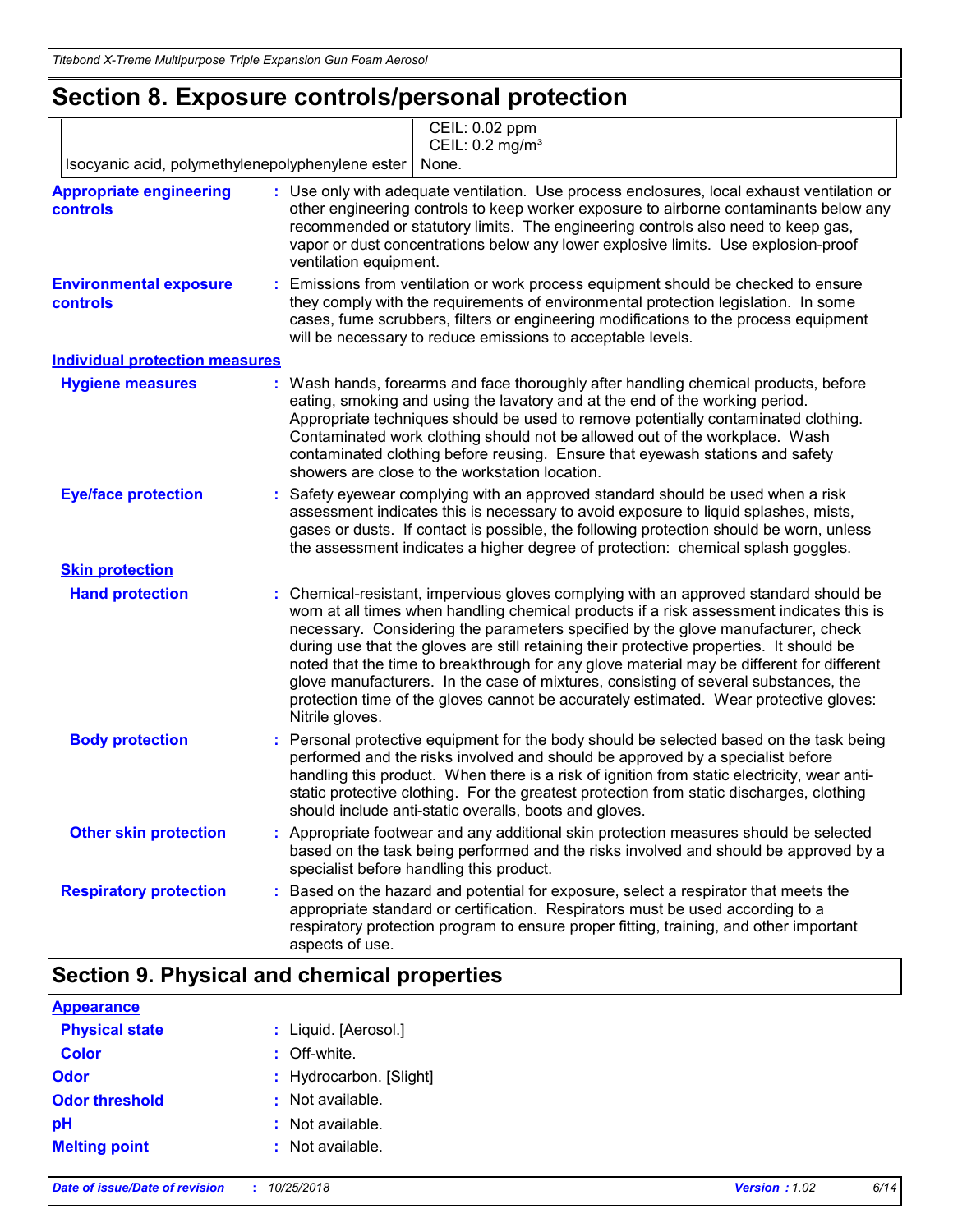### **Section 9. Physical and chemical properties**

| <b>Boiling point</b>                              | : Not available.                                                                                                                                                                      |  |  |  |
|---------------------------------------------------|---------------------------------------------------------------------------------------------------------------------------------------------------------------------------------------|--|--|--|
| <b>Flash point</b>                                | : Closed cup: $-68.9^{\circ}$ C ( $-92^{\circ}$ F) [Tagliabue.Closed cup ]                                                                                                            |  |  |  |
| <b>Evaporation rate</b>                           | : Not available.                                                                                                                                                                      |  |  |  |
| <b>Flammability (solid, gas)</b>                  | Highly flammable in the presence of the following materials or conditions: open flames,<br>sparks and static discharge and heat.<br>CONTENTS UNDER PRESSURE. May explode when heated. |  |  |  |
| Lower and upper explosive<br>(flammable) limits   | : Not available.                                                                                                                                                                      |  |  |  |
| <b>VOC (less water, less)</b><br>exempt solvents) | $: 165$ g/l                                                                                                                                                                           |  |  |  |
|                                                   | Not available.                                                                                                                                                                        |  |  |  |
| <b>Vapor pressure</b>                             | $: 344.9$ kPa (2587 mm Hg) [room temperature]                                                                                                                                         |  |  |  |
| <b>Vapor density</b>                              | : Not available.                                                                                                                                                                      |  |  |  |
| <b>Relative density</b>                           | : 1.1                                                                                                                                                                                 |  |  |  |
| <b>Solubility</b>                                 | Insoluble in the following materials: cold water and hot water.                                                                                                                       |  |  |  |
| <b>Solubility in water</b>                        | : Not available.                                                                                                                                                                      |  |  |  |
| <b>Partition coefficient: n-</b><br>octanol/water | : Not available.                                                                                                                                                                      |  |  |  |
| <b>Auto-ignition temperature</b>                  | : Not available.                                                                                                                                                                      |  |  |  |
| <b>Decomposition temperature</b>                  | : Not available.                                                                                                                                                                      |  |  |  |
| <b>Viscosity</b>                                  | : Not available.                                                                                                                                                                      |  |  |  |
| <b>Aerosol product</b>                            |                                                                                                                                                                                       |  |  |  |
| <b>Type of aerosol</b>                            | $:$ Foam                                                                                                                                                                              |  |  |  |
| <b>Heat of combustion</b>                         | : $7.475$ kJ/g                                                                                                                                                                        |  |  |  |
|                                                   |                                                                                                                                                                                       |  |  |  |

### **Section 10. Stability and reactivity**

| <b>Reactivity</b>                                   | : No specific test data related to reactivity available for this product or its ingredients.              |
|-----------------------------------------------------|-----------------------------------------------------------------------------------------------------------|
| <b>Chemical stability</b>                           | : The product is stable.                                                                                  |
| <b>Possibility of hazardous</b><br><b>reactions</b> | : Under normal conditions of storage and use, hazardous reactions will not occur.                         |
| <b>Conditions to avoid</b>                          | : Avoid all possible sources of ignition (spark or flame).                                                |
| <b>Incompatible materials</b>                       | : Reactive or incompatible with the following materials:<br>water<br>amines                               |
| <b>Hazardous decomposition</b><br>products          | : Under normal conditions of storage and use, hazardous decomposition products should<br>not be produced. |

## **Section 11. Toxicological information**

### **Information on toxicological effects**

| <b>Product/ingredient name</b>                         | <b>Result</b>                | <b>Species</b> | <b>Dose</b>           | <b>Exposure</b> |
|--------------------------------------------------------|------------------------------|----------------|-----------------------|-----------------|
| $\frac{1}{4}$ ,4'-methylenediphenyl<br>diisocyanate    | LD50 Oral                    | Rat            | 9200 mg/kg            |                 |
| Isocyanic acid,<br>polymethylenepolyphenylene<br>ester | <b>LC50 Inhalation Vapor</b> | Rat            | 490 mg/m <sup>3</sup> | 4 hours         |
|                                                        | LD50 Dermal                  | Rabbit         | >9400 mg/kg           |                 |
|                                                        | LD50 Oral                    | Rat            | 49 g/kg               |                 |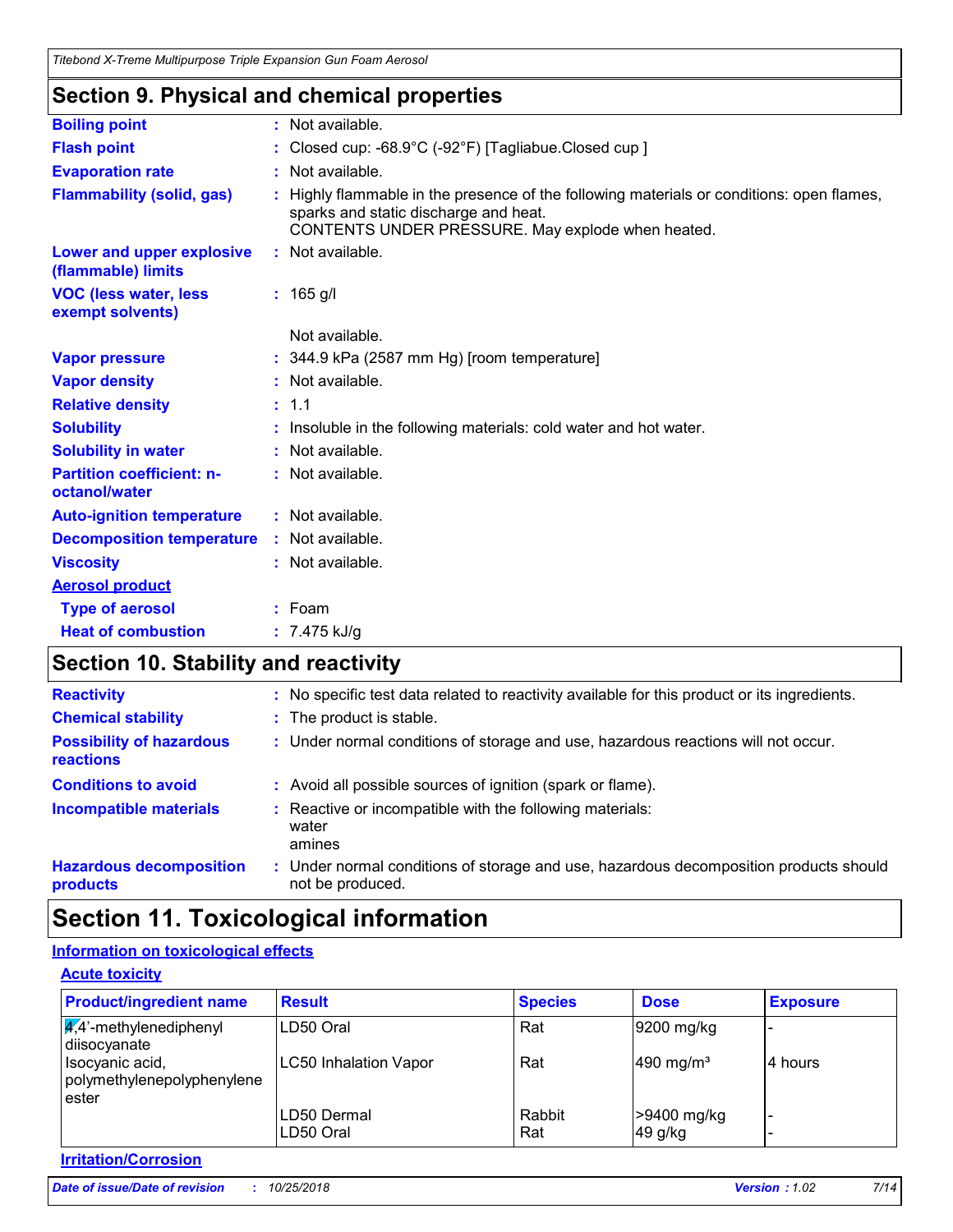## **Section 11. Toxicological information**

| <b>Product/ingredient name</b>                             | <b>Result</b>            | <b>Species</b> | <b>Score</b> | <b>Exposure</b> | <b>Observation</b> |
|------------------------------------------------------------|--------------------------|----------------|--------------|-----------------|--------------------|
| $\sqrt{4}$ <sup>2</sup> -methylenediphenyl<br>diisocyanate | Eyes - Moderate irritant | Rabbit         |              | $100$ mg        | -                  |
| Isocyanic acid,<br>polymethylenepolyphenylene<br>lester    | Eyes - Mild irritant     | Rabbit         |              | $100$ mg        |                    |

### **Conclusion/Summary**

**Skin :** Causes skin irritation.

**Eyes :** Severely irritating to eyes. **Sensitization**

Not available.

### **Mutagenicity**

Not available.

### **Carcinogenicity**

Not available.

### **Classification**

| <b>Product/ingredient name</b>                                                                                | <b>OSHA</b> | <b>IARC</b> | <b>NTP</b> |
|---------------------------------------------------------------------------------------------------------------|-------------|-------------|------------|
| $\frac{1}{4}$ ,4'-methylenediphenyl<br>diisocyanate<br>Isocyanic acid,<br>polymethylenepolyphenylene<br>ester |             | J<br>J      | -          |

### **Reproductive toxicity**

Not available.

### **Teratogenicity**

Not available.

### **Specific target organ toxicity (single exposure)**

| <b>Name</b>                                                                 | <b>Category</b> | <b>Route of</b><br>exposure | <b>Target organs</b>                    |
|-----------------------------------------------------------------------------|-----------------|-----------------------------|-----------------------------------------|
| <b>Titebond X-Treme Multipurpose Triple Expansion Gun</b><br>l Foam Aerosol | Category 3      |                             | Respiratory tract<br>l irritation       |
| 4,4'-methylenediphenyl diisocyanate                                         | Category 3      |                             | Respiratory tract<br>l irritation       |
| Isocyanic acid, polymethylenepolyphenylene ester                            | Category 3      |                             | Respiratory tract<br><b>lirritation</b> |

### **Specific target organ toxicity (repeated exposure)**

| <b>Name</b>                                                                             | <b>Category</b>          | <b>Route of</b><br>exposure        | <b>Target organs</b>         |
|-----------------------------------------------------------------------------------------|--------------------------|------------------------------------|------------------------------|
| <b>Mitebond X-Treme Multipurpose Triple Expansion Gun</b><br>Foam Aerosol               | Category 2               | dermal, inhalation central nervous | system (CNS),<br>lungs, skin |
| 4,4'-methylenediphenyl diisocyanate<br>Isocyanic acid, polymethylenepolyphenylene ester | Category 2<br>Category 2 | inhalation                         | respiratory system           |

#### **Aspiration hazard**

Not available.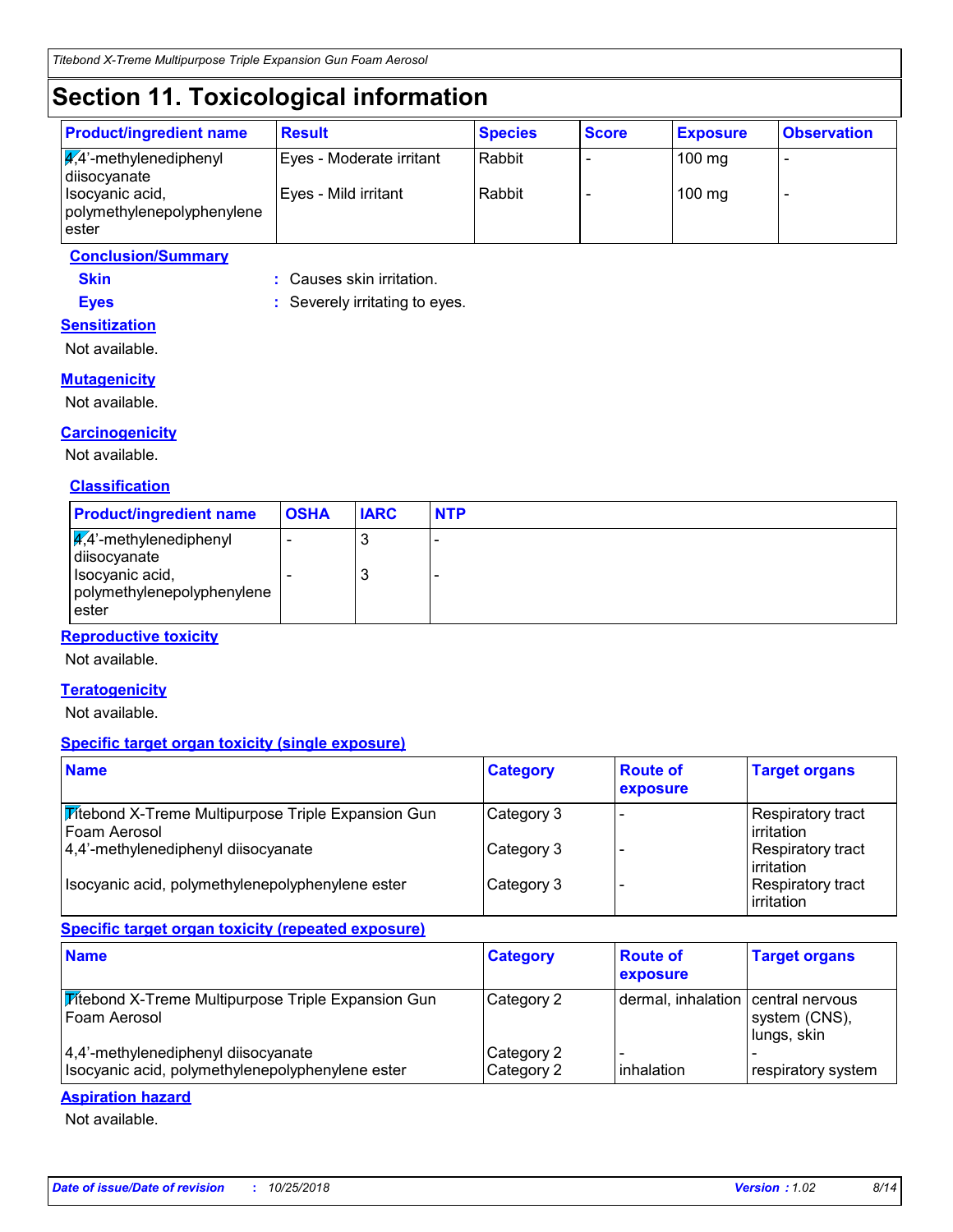## **Section 11. Toxicological information**

**Information on the likely routes of exposure**

**:** Not available.

| <b>Eye contact</b>                                                  |    | : Causes serious eye irritation.                                                                                                                                                                                         |
|---------------------------------------------------------------------|----|--------------------------------------------------------------------------------------------------------------------------------------------------------------------------------------------------------------------------|
| <b>Inhalation</b>                                                   |    | Harmful if inhaled. May cause respiratory irritation. May cause allergy or asthma<br>symptoms or breathing difficulties if inhaled.                                                                                      |
| <b>Skin contact</b>                                                 |    | : Causes skin irritation. May cause an allergic skin reaction.                                                                                                                                                           |
| <b>Ingestion</b>                                                    |    | : No known significant effects or critical hazards.                                                                                                                                                                      |
|                                                                     |    | Symptoms related to the physical, chemical and toxicological characteristics                                                                                                                                             |
| <b>Eye contact</b>                                                  |    | : Adverse symptoms may include the following:<br>pain or irritation<br>watering<br>redness                                                                                                                               |
| <b>Inhalation</b>                                                   |    | : Adverse symptoms may include the following:<br>respiratory tract irritation<br>coughing<br>wheezing and breathing difficulties<br>asthma<br>reduced fetal weight<br>increase in fetal deaths<br>skeletal malformations |
| <b>Skin contact</b>                                                 |    | : Adverse symptoms may include the following:<br>irritation<br>redness<br>reduced fetal weight<br>increase in fetal deaths<br>skeletal malformations                                                                     |
| <b>Ingestion</b>                                                    |    | : Adverse symptoms may include the following:<br>reduced fetal weight<br>increase in fetal deaths<br>skeletal malformations                                                                                              |
|                                                                     |    | Delayed and immediate effects and also chronic effects from short and long term exposure                                                                                                                                 |
| <b>Short term exposure</b><br><b>Potential immediate</b><br>effects |    | : Not available.                                                                                                                                                                                                         |
| <b>Potential delayed effects</b>                                    |    | : Not available.                                                                                                                                                                                                         |
| <b>Long term exposure</b>                                           |    |                                                                                                                                                                                                                          |
| <b>Potential immediate</b><br><b>effects</b>                        |    | : Not available.                                                                                                                                                                                                         |
| <b>Potential delayed effects</b>                                    |    | : Not available.                                                                                                                                                                                                         |
| <b>Potential chronic health effects</b>                             |    |                                                                                                                                                                                                                          |
| Not available.                                                      |    |                                                                                                                                                                                                                          |
| <b>General</b>                                                      |    | : May cause damage to organs through prolonged or repeated exposure if inhaled or in<br>contact with skin. Once sensitized, a severe allergic reaction may occur when<br>subsequently exposed to very low levels.        |
| <b>Carcinogenicity</b>                                              | ÷. | No known significant effects or critical hazards.                                                                                                                                                                        |
| <b>Mutagenicity</b>                                                 |    | No known significant effects or critical hazards.                                                                                                                                                                        |
| <b>Teratogenicity</b>                                               |    | No known significant effects or critical hazards.                                                                                                                                                                        |
| <b>Developmental effects</b>                                        |    | May cause harm to breast-fed children.                                                                                                                                                                                   |
| <b>Fertility effects</b>                                            |    | No known significant effects or critical hazards.                                                                                                                                                                        |
| <b>Numerical measures of toxicity</b>                               |    |                                                                                                                                                                                                                          |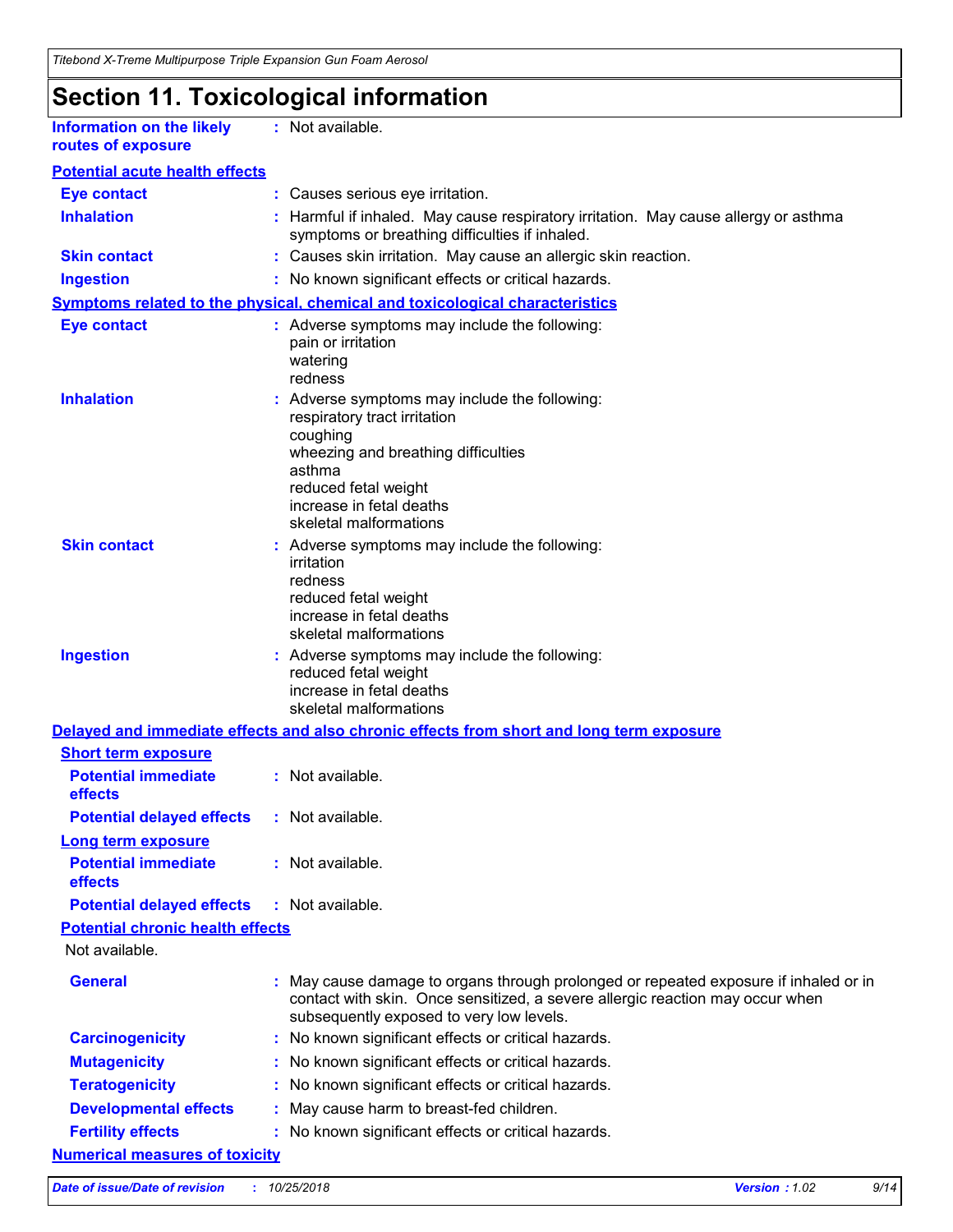### **Section 11. Toxicological information**

#### **Acute toxicity estimates**

| $\sim$ | - - - |  |
|--------|-------|--|
|        |       |  |

**Inhalation (vapors)** 11 mg/l

**ATE value** 

## **Section 12. Ecological information**

#### **Toxicity**

Not available.

### **Persistence and degradability**

#### Not available.

### **Bioaccumulative potential**

| <b>Product/ingredient name</b>                             | $LogP_{ow}$      | <b>BCF</b> | <b>Potential</b> |
|------------------------------------------------------------|------------------|------------|------------------|
| $\sqrt{4}$ <sup>2</sup> -methylenediphenyl<br>diisocyanate | 4.51             | 200        | low              |
| <b>Mobility in soil</b>                                    |                  |            |                  |
| <b>Soil/water partition</b><br><b>coefficient (Koc)</b>    | : Not available. |            |                  |

**Other adverse effects** : No known significant effects or critical hazards.

### **Section 13. Disposal considerations**

**Disposal methods :**

The generation of waste should be avoided or minimized wherever possible. Disposal of this product, solutions and any by-products should at all times comply with the requirements of environmental protection and waste disposal legislation and any regional local authority requirements. Dispose of surplus and non-recyclable products via a licensed waste disposal contractor. Waste should not be disposed of untreated to the sewer unless fully compliant with the requirements of all authorities with jurisdiction. Waste packaging should be recycled. Incineration or landfill should only be considered when recycling is not feasible. This material and its container must be disposed of in a safe way. Empty containers or liners may retain some product residues. Do not puncture or incinerate container.

### **Section 14. Transport information**

| <b>Classification</b>  | <b>Classification</b>  | <b>Mexico</b><br><b>Classification</b> | <b>ADR/RID</b>         | <b>IMDG</b>            | <b>IATA</b>            |
|------------------------|------------------------|----------------------------------------|------------------------|------------------------|------------------------|
| <b>UN1950</b>          | <b>UN1950</b>          | <b>UN1950</b>                          | <b>UN1950</b>          | <b>UN1950</b>          | <b>UN1950</b>          |
| AEROSOLS,<br>flammable | AEROSOLS,<br>flammable | AEROSOLS,<br>flammable                 | AEROSOLS,<br>flammable | AEROSOLS,<br>flammable | AEROSOLS,<br>flammable |
| 2.1                    | 2.1                    | 2.1                                    | 2                      | 2.1                    | 2.1                    |
|                        |                        |                                        |                        |                        |                        |
| No.                    | No.                    | No.                                    | No.                    | No.                    | No.                    |
|                        |                        |                                        |                        |                        |                        |

**DOT Classification :**

**Remarks** Limited quantity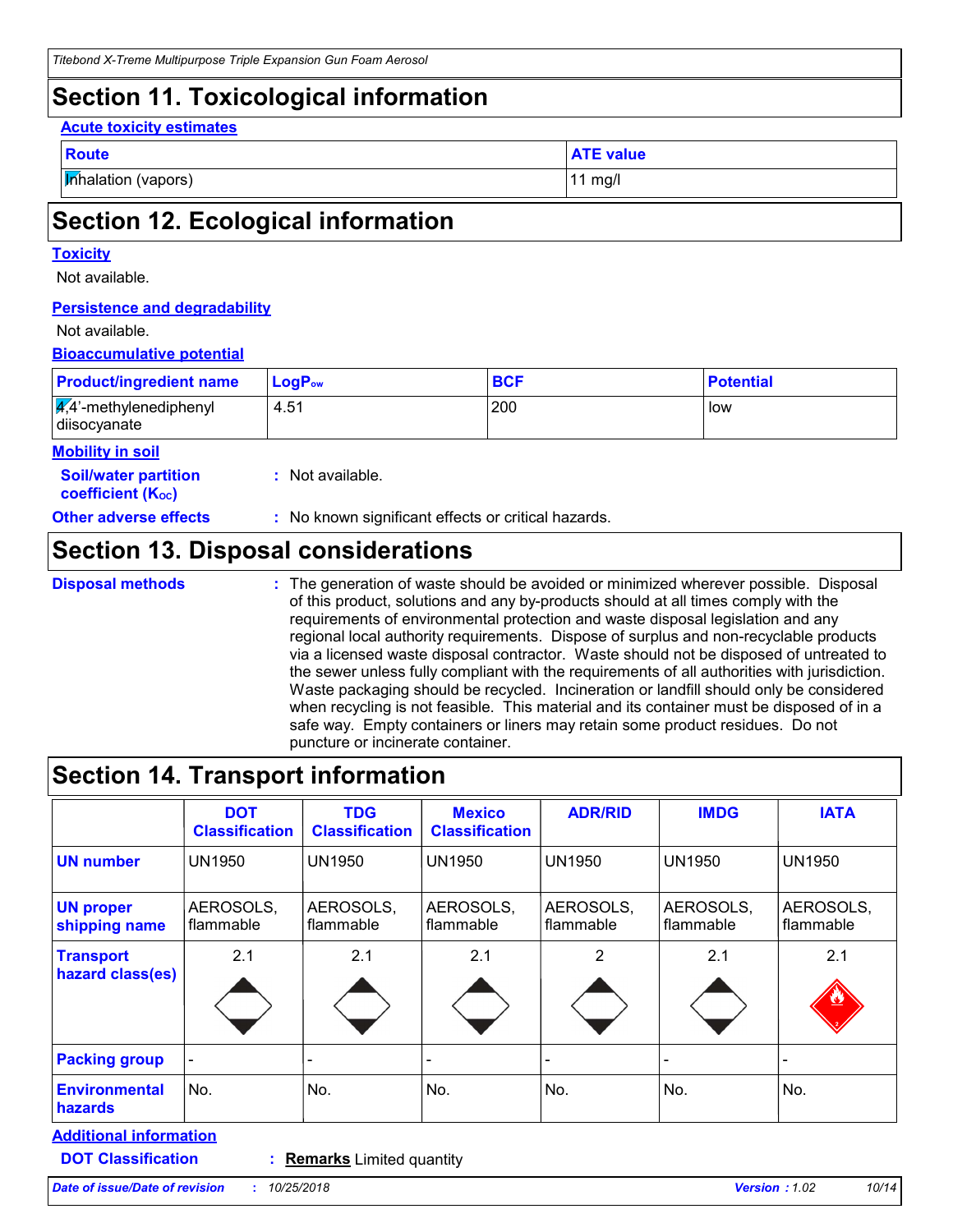*Titebond X-Treme Multipurpose Triple Expansion Gun Foam Aerosol*

### **Section 14. Transport information**

| <b>TDG Classification</b>    | : Product classified as per the following sections of the Transportation of Dangerous<br>Goods Regulations: 2.13-2.17 (Class 2).<br><b>Remarks</b> Limited quantity |
|------------------------------|---------------------------------------------------------------------------------------------------------------------------------------------------------------------|
| <b>Mexico Classification</b> | <b>Remarks</b> Limited quantity                                                                                                                                     |
| <b>ADR/RID</b>               | : Tunnel code $(D)$<br><b>Remarks</b> Limited quantity                                                                                                              |
| <b>IMDG</b>                  | <b>Remarks</b> Limited quantity                                                                                                                                     |

## **Section 15. Regulatory information**

### **U.S. Federal regulations**

### **SARA 302/304**

### **Composition/information on ingredients**

No products were found.

| <b>SARA 304 RQ</b> |  |  |
|--------------------|--|--|
| ---- <i>----</i>   |  |  |

**:** Not applicable.

### **SARA 311/312**

**Classification :** FLAMMABLE AEROSOLS - Category 1 GASES UNDER PRESSURE - Compressed gas ACUTE TOXICITY (inhalation) - Category 4 SKIN IRRITATION - Category 2 EYE IRRITATION - Category 2A RESPIRATORY SENSITIZATION - Category 1 SKIN SENSITIZATION - Category 1 TOXIC TO REPRODUCTION - Effects on or via lactation SPECIFIC TARGET ORGAN TOXICITY (SINGLE EXPOSURE) (Respiratory tract irritation) - Category 3 SPECIFIC TARGET ORGAN TOXICITY (REPEATED EXPOSURE) - Category 2

### **Composition/information on ingredients**

| <b>Name</b>                                            | %   | <b>Classification</b>                                                                                                                                                                                                                                                                                                                                                        |
|--------------------------------------------------------|-----|------------------------------------------------------------------------------------------------------------------------------------------------------------------------------------------------------------------------------------------------------------------------------------------------------------------------------------------------------------------------------|
| $4.4$ '-methylenediphenyl<br>diisocyanate              | ≤10 | <b>ACUTE TOXICITY (inhalation) - Category 4</b><br>SKIN IRRITATION - Category 2<br><b>EYE IRRITATION - Category 2A</b><br>RESPIRATORY SENSITIZATION - Category 1<br>SKIN SENSITIZATION - Category 1<br>SPECIFIC TARGET ORGAN TOXICITY (SINGLE EXPOSURE)<br>(Respiratory tract irritation) - Category 3<br>SPECIFIC TARGET ORGAN TOXICITY (REPEATED<br>EXPOSURE) - Category 2 |
| Isocyanic acid,<br>polymethylenepolyphenylene<br>ester | ≤10 | <b>ACUTE TOXICITY (inhalation) - Category 4</b><br>SKIN IRRITATION - Category 2<br><b>EYE IRRITATION - Category 2A</b><br>RESPIRATORY SENSITIZATION - Category 1<br>SKIN SENSITIZATION - Category 1<br>SPECIFIC TARGET ORGAN TOXICITY (SINGLE EXPOSURE)<br>(Respiratory tract irritation) - Category 3<br>SPECIFIC TARGET ORGAN TOXICITY (REPEATED<br>EXPOSURE) - Category 2 |
| <b>Isobutane</b>                                       | ≤10 | FLAMMABLE GASES - Category 1                                                                                                                                                                                                                                                                                                                                                 |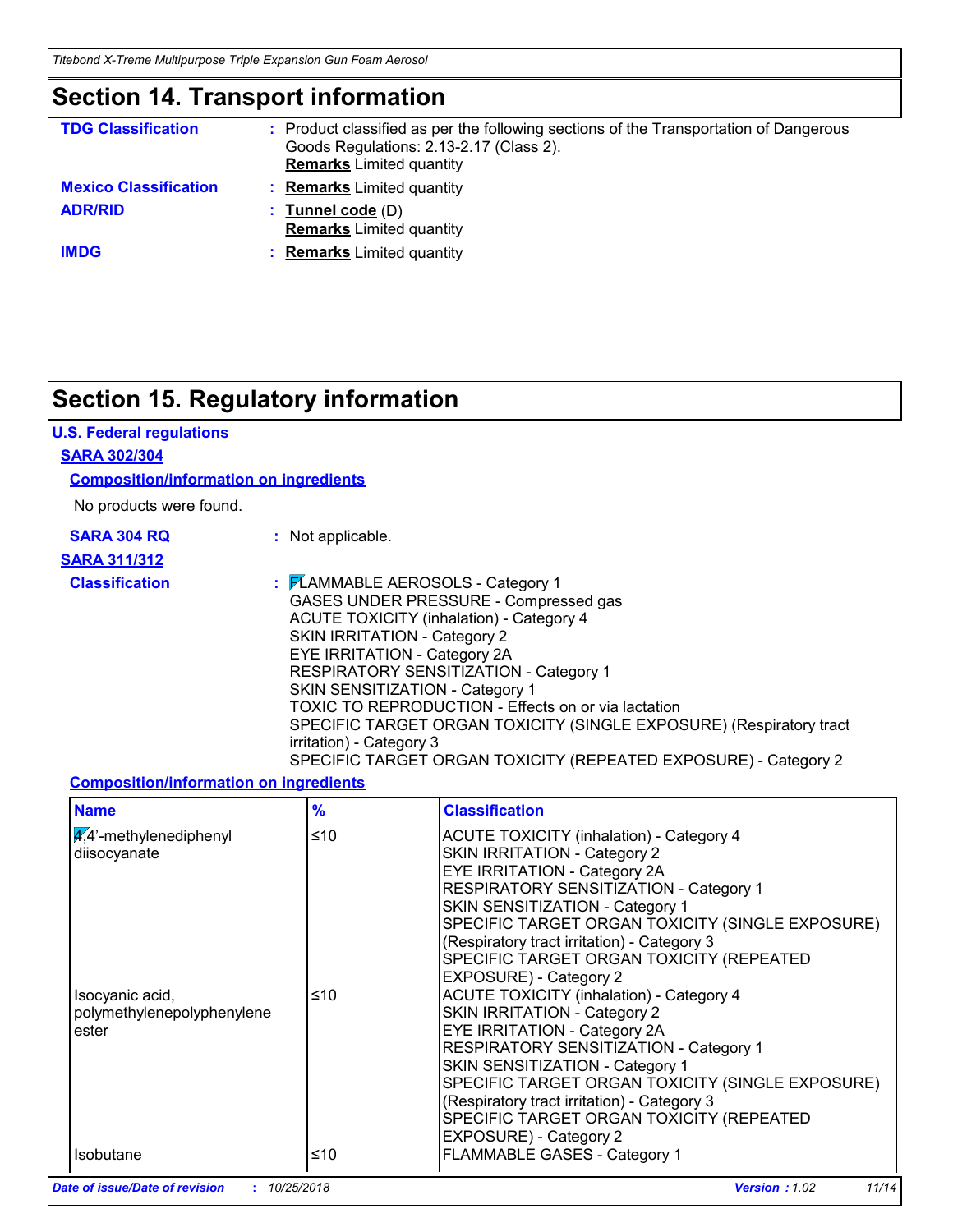### **Section 15. Regulatory information**

|                |     | GASES UNDER PRESSURE - Compressed gas       |
|----------------|-----|---------------------------------------------|
| dimethyl ether | ≤10 | <b>FLAMMABLE GASES - Category 1</b>         |
|                |     | <b>GASES UNDER PRESSURE - Liquefied gas</b> |
| propane        | ≤5  | <b>FLAMMABLE GASES - Category 1</b>         |
|                |     | GASES UNDER PRESSURE - Compressed gas       |

### **SARA 313**

|                              | <b>Product name</b>                              | <b>CAS number</b> | $\frac{9}{6}$ |
|------------------------------|--------------------------------------------------|-------------------|---------------|
| <b>Form R - Reporting</b>    | $\frac{1}{4}$ ,4'-methylenediphenyl diisocyanate | $101 - 68 - 8$    | l≤10          |
| requirements                 | Isocyanic acid, polymethylenepolyphenylene ester | 9016-87-9         | ≤10           |
| <b>Supplier notification</b> | $\sqrt{4}$ ,4'-methylenediphenyl diisocyanate    | $101 - 68 - 8$    | l≤10          |
|                              | Isocyanic acid, polymethylenepolyphenylene ester | 9016-87-9         | l≤10          |

SARA 313 notifications must not be detached from the SDS and any copying and redistribution of the SDS shall include copying and redistribution of the notice attached to copies of the SDS subsequently redistributed.

#### **State regulations**

| <b>Massachusetts</b> | : The following components are listed: METHYLENE BISPHENYL ISOCYANATE;<br>DIPHENYLMETHANE DIISOCYANATE; MDI; ISOBUTANE; METHYL ETHER;<br>DIMETHYL ETHER; PROPANE                                                                                                                                                                                                  |
|----------------------|-------------------------------------------------------------------------------------------------------------------------------------------------------------------------------------------------------------------------------------------------------------------------------------------------------------------------------------------------------------------|
| <b>New York</b>      | : The following components are listed: Methylene diphenyl diisocyanate                                                                                                                                                                                                                                                                                            |
| <b>New Jersey</b>    | : The following components are listed: POLYCHLORINATED ALKANES; ALKANES,<br>C10-12, CHLORO; METHYLENE BISPHENYL ISOCYANATE; BENZENE, 1,1'-<br>METHYLENEBIS[4-ISOCYANATO-; METHYLENE DIPHENYL DIISOCYANATE<br>(POLYMERIC); ISOCYANIC ACID, POLYMETHYLENEPOLYPHENYLENE ESTER;<br>Isobutane; PROPANE, 2-METHYL-; DIMETHYL ETHER; METHANE, OXYBIS-;<br><b>PROPANE</b> |
| Pennsylvania         | : The following components are listed: BENZENE, 1,1'-METHYLENEBIS<br>[4-ISOCYANATO-; PROPANE, 2-METHYL-; METHANE, OXYBIS-; PROPANE                                                                                                                                                                                                                                |

### **California Prop. 65**

This product does not require a Safe Harbor warning under California Prop. 65.

#### **International regulations**

**Chemical Weapon Convention List Schedules I, II & III Chemicals** Not listed.

### **Montreal Protocol**

Not listed.

### **Stockholm Convention on Persistent Organic Pollutants**

Not listed.

### **UNECE Aarhus Protocol on POPs and Heavy Metals**

Not listed.

### **Inventory list**

- 
- **China :** All components are listed or exempted.
- **United States TSCA 8(b)**
- **:** All components are active or exempted.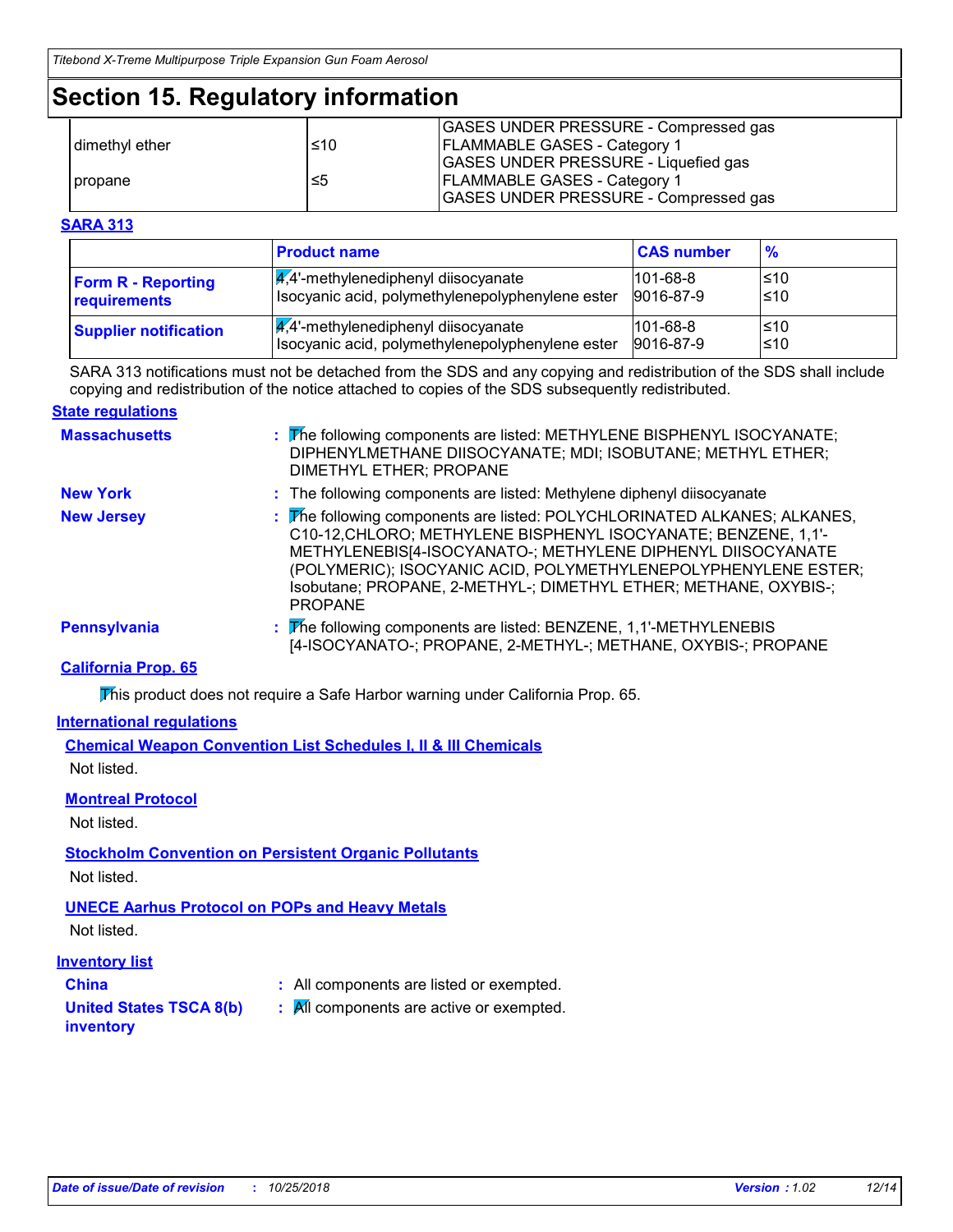## **Section 16. Other information**

**Hazardous Material Information System (U.S.A.)**



**Caution: HMIS® ratings are based on a 0-4 rating scale, with 0 representing minimal hazards or risks, and 4 representing significant hazards or risks. Although HMIS® ratings and the associated label are not required on SDSs or products leaving a facility under 29 CFR 1910.1200, the preparer may choose to provide them. HMIS® ratings are to be used with a fully implemented HMIS® program. HMIS® is a registered trademark and service mark of the American Coatings Association, Inc.**

**The customer is responsible for determining the PPE code for this material. For more information on HMIS® Personal Protective Equipment (PPE) codes, consult the HMIS® Implementation Manual.**

**National Fire Protection Association (U.S.A.)**



**Reprinted with permission from NFPA 704-2001, Identification of the Hazards of Materials for Emergency Response Copyright ©1997, National Fire Protection Association, Quincy, MA 02269. This reprinted material is not the complete and official position of the National Fire Protection Association, on the referenced subject which is represented only by the standard in its entirety.**

**Copyright ©2001, National Fire Protection Association, Quincy, MA 02269. This warning system is intended to be interpreted and applied only by properly trained individuals to identify fire, health and reactivity hazards of chemicals. The user is referred to certain limited number of chemicals with recommended classifications in NFPA 49 and NFPA 325, which would be used as a guideline only. Whether the chemicals are classified by NFPA or not, anyone using the 704 systems to classify chemicals does so at their own risk.**

**Procedure used to derive the classification**

| <b>Classification</b>                                               | <b>Justification</b>  |
|---------------------------------------------------------------------|-----------------------|
| <b>FLAMMABLE AEROSOLS - Category 1</b>                              | Expert judgment       |
| GASES UNDER PRESSURE - Compressed gas                               | Expert judgment       |
| <b>ACUTE TOXICITY (inhalation) - Category 4</b>                     | On basis of test data |
| SKIN IRRITATION - Category 2                                        | Expert judgment       |
| EYE IRRITATION - Category 2A                                        | Expert judgment       |
| RESPIRATORY SENSITIZATION - Category 1                              | Expert judgment       |
| SKIN SENSITIZATION - Category 1                                     | Expert judgment       |
| TOXIC TO REPRODUCTION - Effects on or via lactation                 | Expert judgment       |
| SPECIFIC TARGET ORGAN TOXICITY (SINGLE EXPOSURE) (Respiratory tract | Expert judgment       |
| irritation) - Category 3                                            |                       |
| SPECIFIC TARGET ORGAN TOXICITY (REPEATED EXPOSURE) - Category 2     | Expert judgment       |
| <b>History</b>                                                      |                       |
| : 4/22/2022<br>Date of printing                                     |                       |
| Date of issue/Date of<br>: 10/25/2018<br>revision                   |                       |